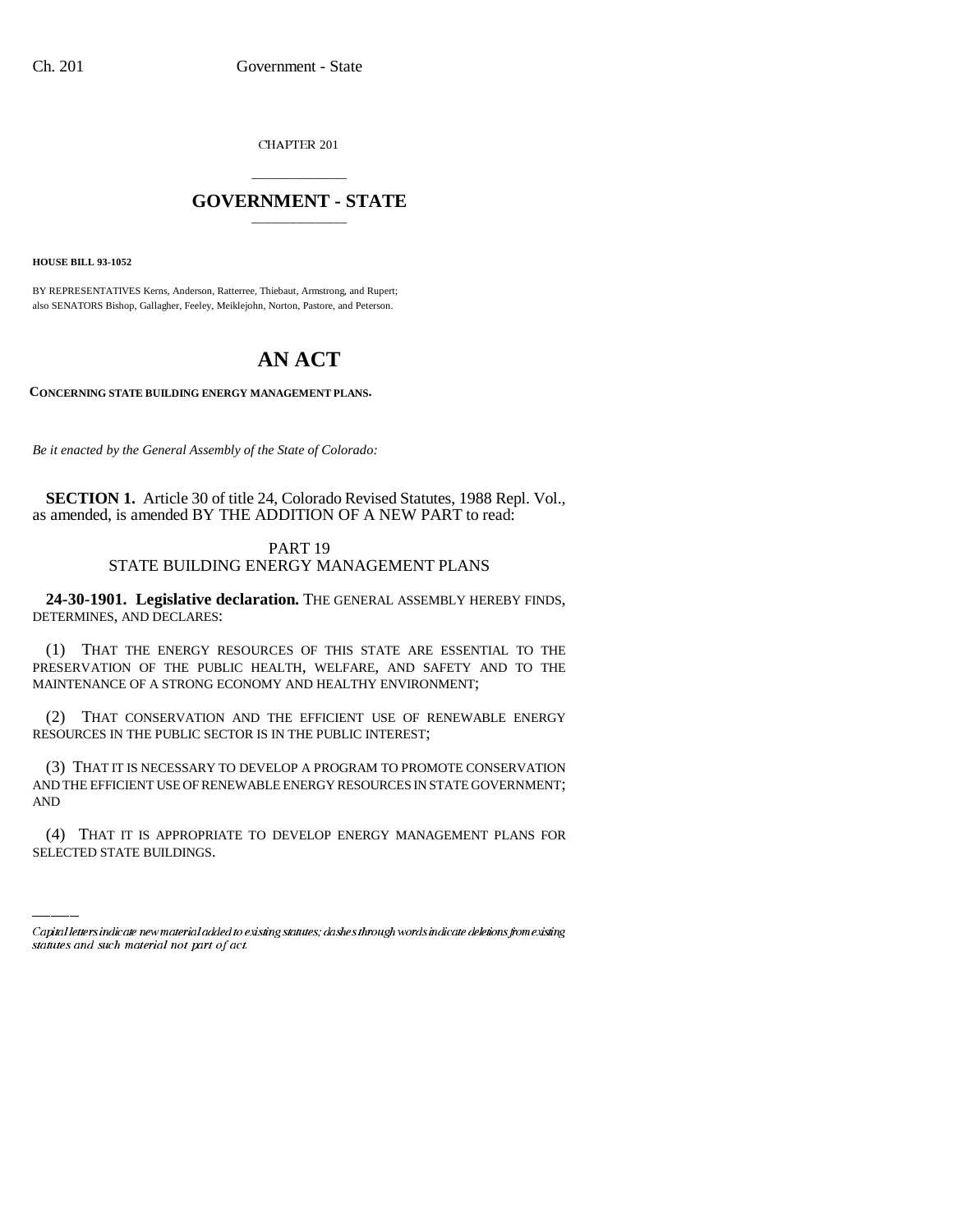**24-30-1902. Definitions.** AS USED IN THIS PART 19, UNLESS THE CONTEXT REQUIRES OTHERWISE:

(1) "DEPARTMENT" MEANS THE DEPARTMENT OF ADMINISTRATION.

(2) "EXECUTIVE DIRECTOR" MEANS THE EXECUTIVE DIRECTOR OF THE DEPARTMENT OF ADMINISTRATION OR THE EXECUTIVE DIRECTOR'S DESIGNEE.

(3) "STATE BUILDING" MEANS ANY BUILDING OWNED AND OPERATED BY THE STATE FOR PUBLIC PURPOSES, EXCLUDING ANY BUILDING OWNED OR OPERATED BY THE DEPARTMENT OF HIGHER EDUCATION.

**24-30-1903. State building energy management plans - duties of department of administration - program description.** (1) FROM FUNDS AVAILABLE IN THE STATE BUILDING ENERGY MANAGEMENT FUND CREATED BY SECTION 24-30-1905, AND SUBJECT TO THE AVAILABILITY OF SUCH FUNDS, THE DEPARTMENT SHALL DEVELOP ENERGY MANAGEMENT PLANS FOR SELECTED STATE BUILDINGS. SUCH ENERGY MANAGEMENT PLANS MAY INCLUDE THE FOLLOWING:

(a) BUILDING IMPROVEMENTS, OR EXTENSIVE STUDIES OF SUCH IMPROVEMENTS, THAT ARE DESIGNED TO REDUCE ENERGY CONSUMPTION OR ALLOW THE USE OF AN ALTERNATIVE ENERGY SOURCE IN SUCH BUILDINGS;

(b) BUILDING ENERGY MANAGEMENT PLANS AND AUDITS THAT IDENTIFY ENERGY NEEDS AND USES, IDENTIFY TECHNICAL RESOURCES, SET MEASURABLE GOALS AND OBJECTIVES FOR REDUCING ENERGY USE, IDENTIFY SPECIFIC ENERGY MANAGEMENT MEASURES, AND SET TARGET DATES FOR IMPLEMENTATION;

(c) PROVISIONS FOR ADDITIONAL FLEXIBILITY IN THE USE OF UTILITY LINE-ITEM APPROPRIATIONS TO FUND CURRENT AND FUTURE ENERGY CONSERVATION MEASURES THROUGH ENERGY SAVINGS; OR

(d) A PILOT PROGRAM DEMONSTRATING A SPECIFIC NEW ENERGY CONSERVATION TECHNOLOGY.

**24-30-1904. Report to governor and general assembly.** NO LATER THAN JANUARY 1, 1996, THE EXECUTIVE DIRECTOR SHALL SUBMIT A REPORT TO THE GOVERNOR AND THE GENERAL ASSEMBLY CONTAINING A SUMMARY OF DATA COLLECTED; WRITTEN FINDINGS REGARDING THE EFFECTIVENESS, COST-EFFICIENCY, AND OVERALL FEASIBILITY OF A PROGRAM FOR STATE-OWNED BUILDINGS; RECOMMENDATIONS REGARDING LEGISLATION AND FUNDING REQUIRED TO IMPLEMENT A PROGRAM FOR STATE-OWNED BUILDINGS; AND ANY OTHER INFORMATION THAT THE DEPARTMENT DEEMS NECESSARY AND APPROPRIATE TO THE CONSIDERATION OF IMPLEMENTING A STATEWIDE PROGRAM.

**24-30-1905. State building energy management fund.** THERE IS HEREBY CREATED IN THE STATE TREASURY THE STATE BUILDING ENERGY MANAGEMENT FUND, WHICH SHALL BE ADMINISTERED BY THE DEPARTMENT AND WHICH SHALL CONSIST OF ANY MONEYS RECEIVED BY THE DEPARTMENT FROM THE FEDERAL GOVERNMENT FOR PURPOSES OF FUNDING THE BUILDING ENERGY MANAGEMENT PLANS MANDATED BY SECTION 24-30-1903, AND FROM CONTRIBUTIONS, GRANTS, GIFTS, BEQUESTS, AND